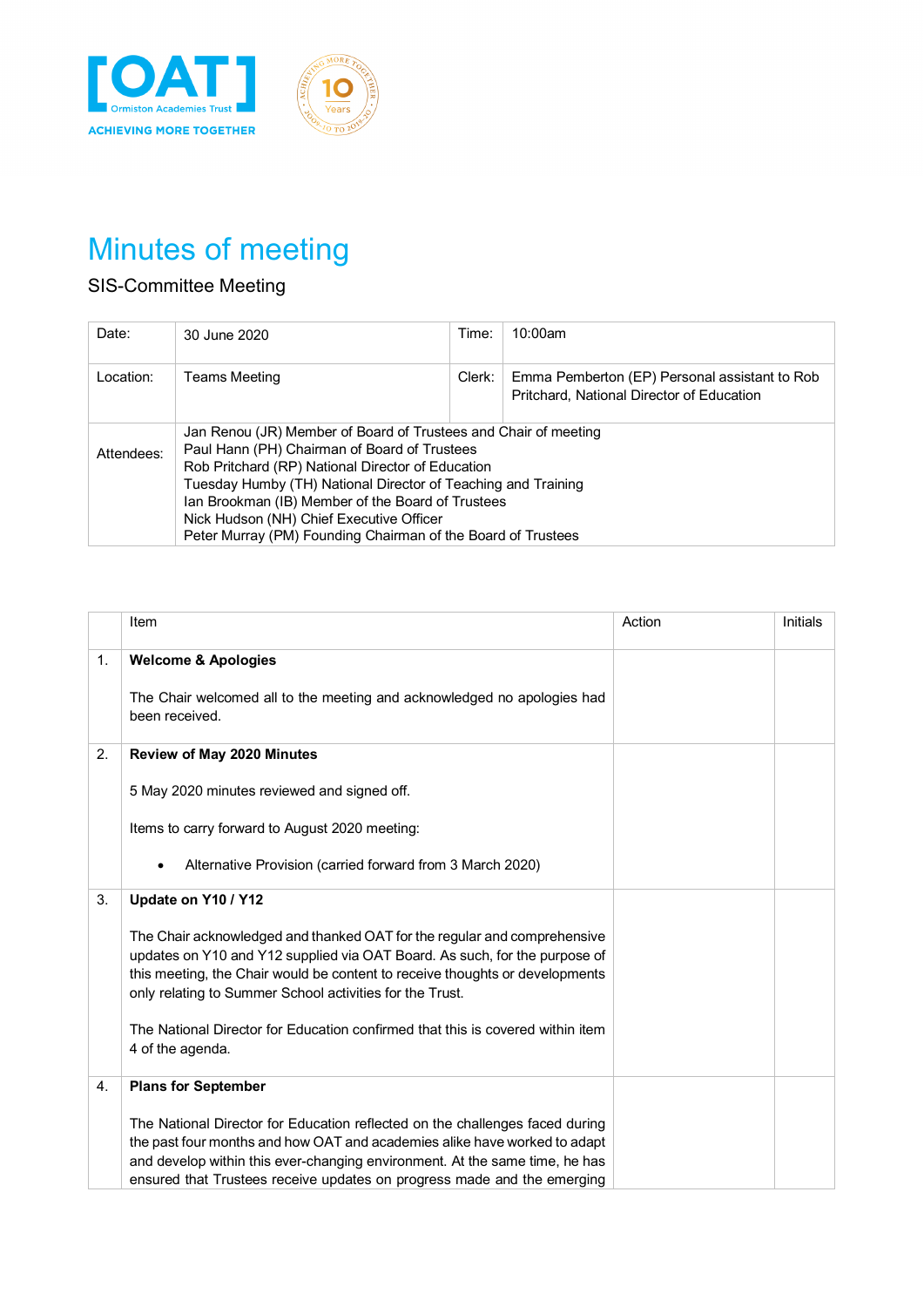

plans for September, which are set to continue to change and evolve as schools and MATs await further Government guidance due 2 July 2020.

#### **Focus**

OATs focus with academies is now on learning. The Trust is working with academies to review and develop a comprehensive catch-up/recovery curriculum to address the loss of learning over the past months and how this will be structured and delivered.

As academies prepare to extend opening in September, OAT is also asking Principals to produce comprehensive and robust contingency plans to cater for any partial or full school closure due to Covid-19. This will ensure that effective teaching can continue regardless of any changes to the learning environment.

#### **Bridging Curriculum**

The National Director of Teaching and Training provided an overview of the Bridging Curriculum available on OATnet to support KS2/3. The curriculum has been developed and written by Lead Practitioners and covers a selection of subjects including English, Maths and Science.

Each subject contains an introduction, comprehensive knowledge organisers, lesson plans and an assessment tool. Each element has been designed to support anyone from a non-specialist subject to provide effective and qualitative teaching.

The curriculum is not compulsory, but OAT will ask academies to provide evidence of alternative curriculum provision to ensure that it meets OAT's standards.

#### **Teaching and Training – Live Lessons**

The National Director of Teaching and Training confirmed that schools were initially asked not to conduct live lessons at the start of school closures due to concerns around safeguarding and GDPR. Online provision was still extensive but concerns around pupil engagement resulted in staff adapting and as a result, lessons were recorded to try and promote increased engagement.

OAT has since reviewed the live lesson process and are pleased to now provide extensive support and guidance to academies via a dedicated section on OATnet. The site provides teaching tips, CPD and technical support to academies, whilst also providing resources to use with parents that cover GDPR requirements and behaviours for learning.

Academies have fully supported each other throughout the process; recording their launch meetings with staff to help other academies through the same process and actively sharing best practice. OAT is now in a position where all but one school is live teaching. The final school is currently being upgraded to enable live teaching from September.

The Trustees asked what proportion of children do not have access to online learning and what we are doing for them.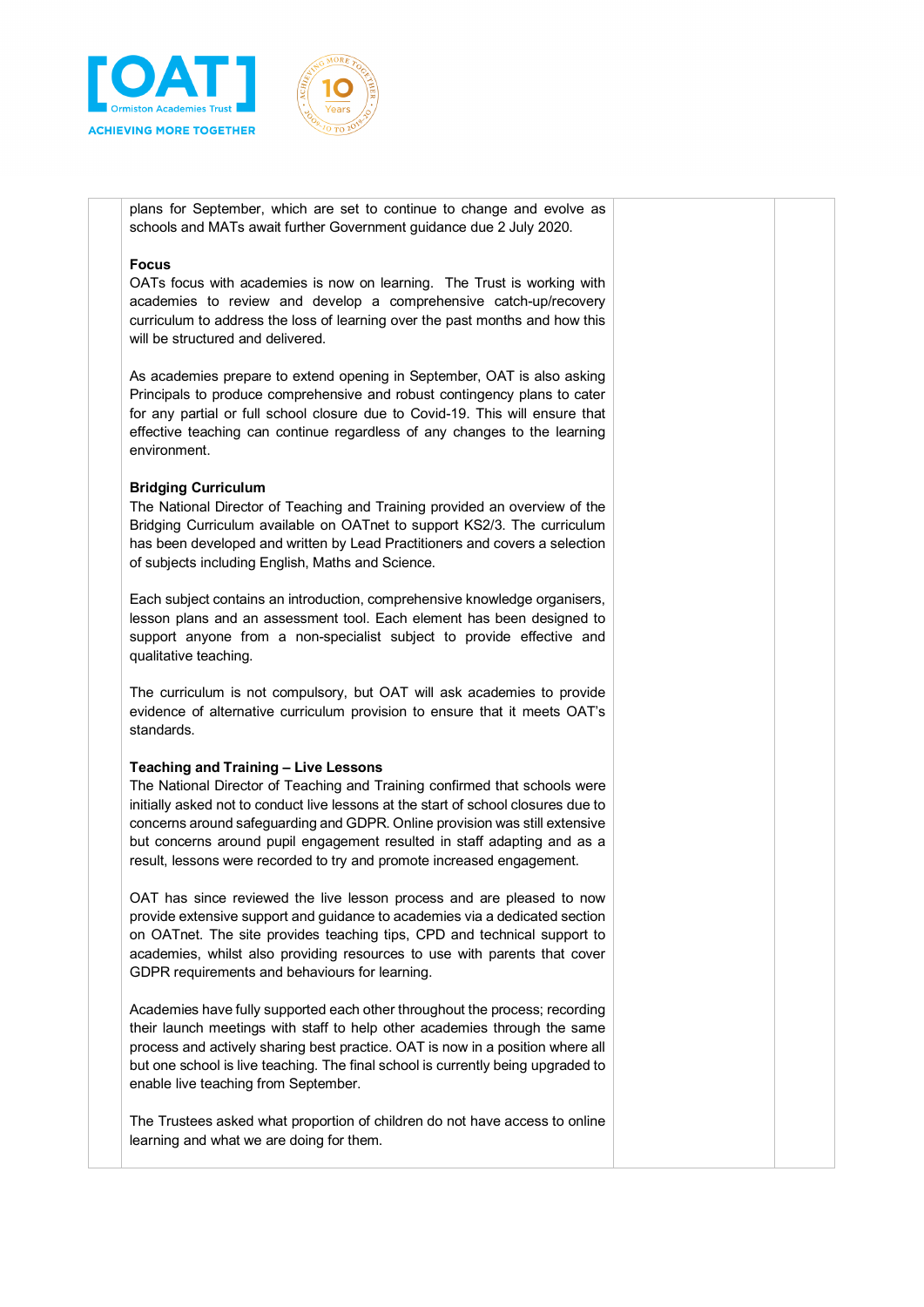

The National Director of Education estimated circa 1/5 of students find it difficult to engage online but believes the answer may be more complicated. For instance, some households may have one laptop that needs to support a family of five. In these cases, live lessons are recorded to help overcome this difficulty so that students can fit learning around the family dynamic.

The Department for Education have supported laptop provision for disadvantaged Y10 students, and OAT are adapting the curriculum recovery plan to provide more access to students, which includes providing lessons via a browser/Xbox or PlayStation and to ensure lessons can be viewed via mobile phones.

The Chief Executive Officer confirmed that research is taking place to establish how many students find it difficult to connect online so that OAT can put plans in place to overcome these difficulties. This is a high priority for the Trust, not only when looking at restrictions due to Covid-19, but for the future learning of students. OAT needs to support students and work to remove the digital divide. This will be through curriculum, teaching developments, and long-term investment in provision, including looking at access for disadvantaged students in the form of broadband and 4G provision.

The Trustees acknowledged that technology develops at a fast pace, so working at browser level will help overcome these issues.

The Trustees asked what would happen for those that currently do not have connectivity to engage online.

Paper-based materials are provided but students that are unable to engage online would be prioritised to return to school first, in the event of school closures due to a second wave of Covid-19, so that loss of learning is mitigated. It is encouraging to note that at the start of the school closures some schools were entirely paper based, but OAT now has blended provision.

#### **Lead Practitioner Support**

At present OAT has a team of eight Lead Practitioners (some working full-time within schools) and have 31 different curriculums being taught across the Trust. It became evident very quickly that OAT needed to bring academies together to focus on core elements of a curriculum. Lead Practitioners have produced master classes to help support academies, including some areas of specialism i.e. Mechanics for Y12. These classes can be completed over the summer by students and includes an assessment at the end to ensure that academies can see clear evidence of understanding of the subject covered. This will be a valuable tool to academies trying to ensure that students can bridge the gap in learning in preparation for September and beyond.

LPs have received training on 'live learning' to maximise their potential in supporting academies moving forward and writing modules to support tutors/coaches that will be engaged to help bridge the gap in learning.

The National Director of Education commented that OAT academies have come together in a way that surpassed any expectations. Additionally, OAT has created an extensive curriculum that supports children whilst learning from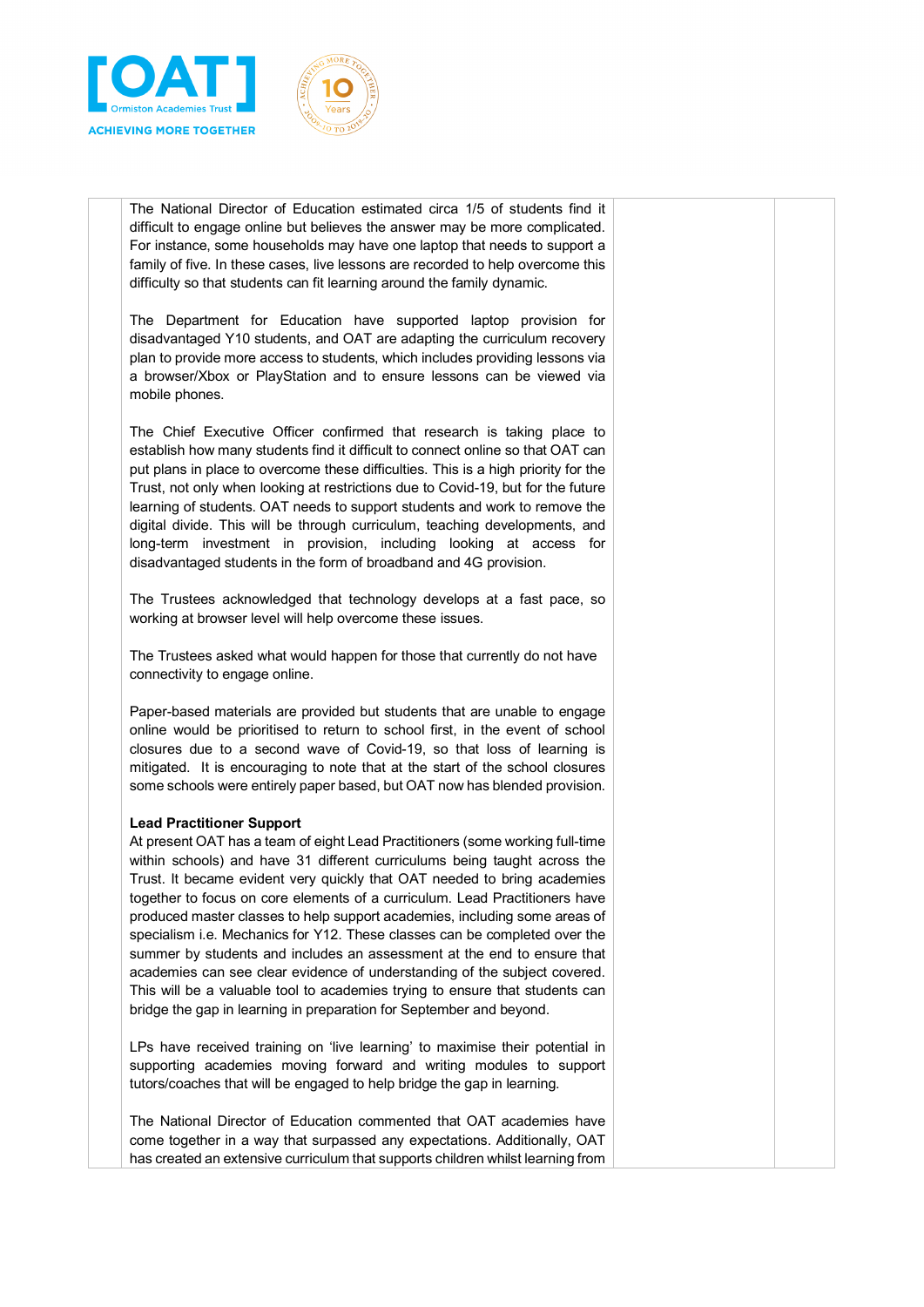



home, which has been welcomed by academies and continues to be developed.

# **Year 7 Transition**

A Trustee asked how Year 7 transition is being supported.

The National Director of Education confirmed that face to face induction days cannot take place due to current Government guidelines although academies are completing one-to-ones with vulnerable students.

Academies have adapted well to the restrictions; Creating online support for students and continuing to work closely with primaries. Some academies have gone as far as creating video messages directed to new Y7 students, not only from the Principal but from teachers to help students acclimatise to their new teaching environment. In addition, they have provided summer learning to help students engage in a new teaching framework and to help students feel part of the school community.

Academies are aware that more work will need to be done to support new Y7 students. One such way would be to dedicate initial September start to accommodate Y7 in school. Thereby allowing students time to adjust to their new surroundings without other year groups present.

# **Tutors/Coaches**

The Trustees are impressed with the bridging curriculum and community spirit that is so clearly evidence within OAT and academies. In terms of tutor provision, they asked what costs are involved and how they will be deployed to cater for those most disadvantaged.

The National Director of Education confirmed that work is underway to support staff and students utilising Government funding using tutors and coaches alongside a focused curriculum plan.

There are four forums taking place this week with principals from across the Trust. A presentation will be made to show how the curriculum could look and Principals will be encouraged to share best practice and work at putting together a collective plan to bridge the gap in learning. The forum will also cover areas such as safeguarding, attendance, behaviour and EHCPs.

OAT will look at different forms of provision to enable catch-up, including:

- Summer schools Some may do this already but across the Trust we are not proposing to do this as a standard;
- Extending the school day Some do this already via school clubs and therefore potential to incorporate catch-up;
- Technology can help catch-up and funds could be used for that; and
- Small group tuition This can be either one-to-ones or with small groups.

Funding options for Tutors and Coaches was discussed, with funding provided via grants by the Department for Education. The breakdown of provision was discussed along with the associated costs involved in recruiting coaches.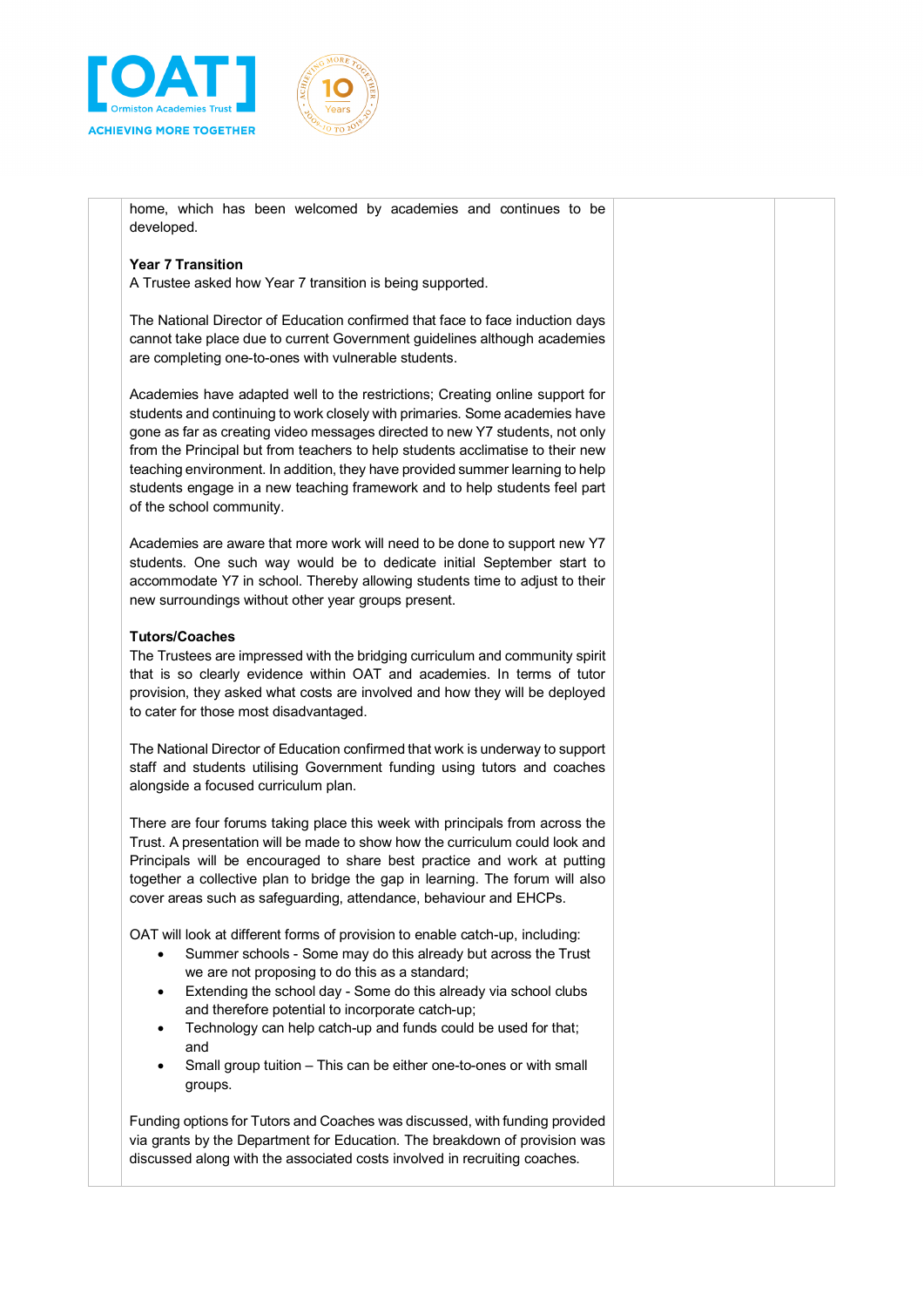

The tutor/coaching market will inevitably become saturated with requests from schools nationwide. To overcome this OAT has engaged a third-party introducer who is looking to resource English, Maths and Science graduates who are looking at a career path into teaching.

There are currently circa 35 individuals that have expressed an interest. Work has taken place with academies to map requirements so that the third-party introducer can match candidates to the relevant school. The process is moving quickly with interviews taking place over the course of this week to start in September, utilising the funding provided by the Department for Education.

## **Training of tutors/coaches**

The National Director for Teaching and Training confirmed that OAT will provide comprehensive training to those engaged within schools. In addition, there is potential for cluster schools to share provision to help maximise support.

The Trustees asked if OAT had a sense of how many would be needed and quality of provision.

The National Director for Education confirmed that the interest has been high from academies, but OAT would hope to maximise coverage as much as possible by linking academy provision. In addition, by retaining ownership of the recruitment process OAT can ensure that coaches receive a high standard of training to fully equip them for in helping to deliver catch-up support within academies.

The Trustees were concerned that graduates may not fully understand pedagogy or how to deal with vulnerable students. How are OAT looking to support them with this?

The National Director for Education confirmed that a comprehensive job description had been produced that aligns the role of the coach to the teacher in class to ensure that OAT do not expose the coach to risk or undermine the learning provided by the teacher.

The Trustees asked if coaching was expected to take place face to face.

The National Tutoring Programme can be delivered remotely or through a combination of both. OAT is looking to have coaches working in the academies so that they can work closely with the teaching staff. Remote provision would be more difficult to facilitate.

The National Director for Teaching and Training confirmed that OAT would like to invest in graduates so that they engage in the SCIIT programme next year.

#### **Forum Actions**

The National Director for Education confirmed that, in addition to sharing best practice and discussing curriculum, Principals will be asked to create and submit robust contingency plans for any potential partial or full lockdown and catch-up actions based on funds received.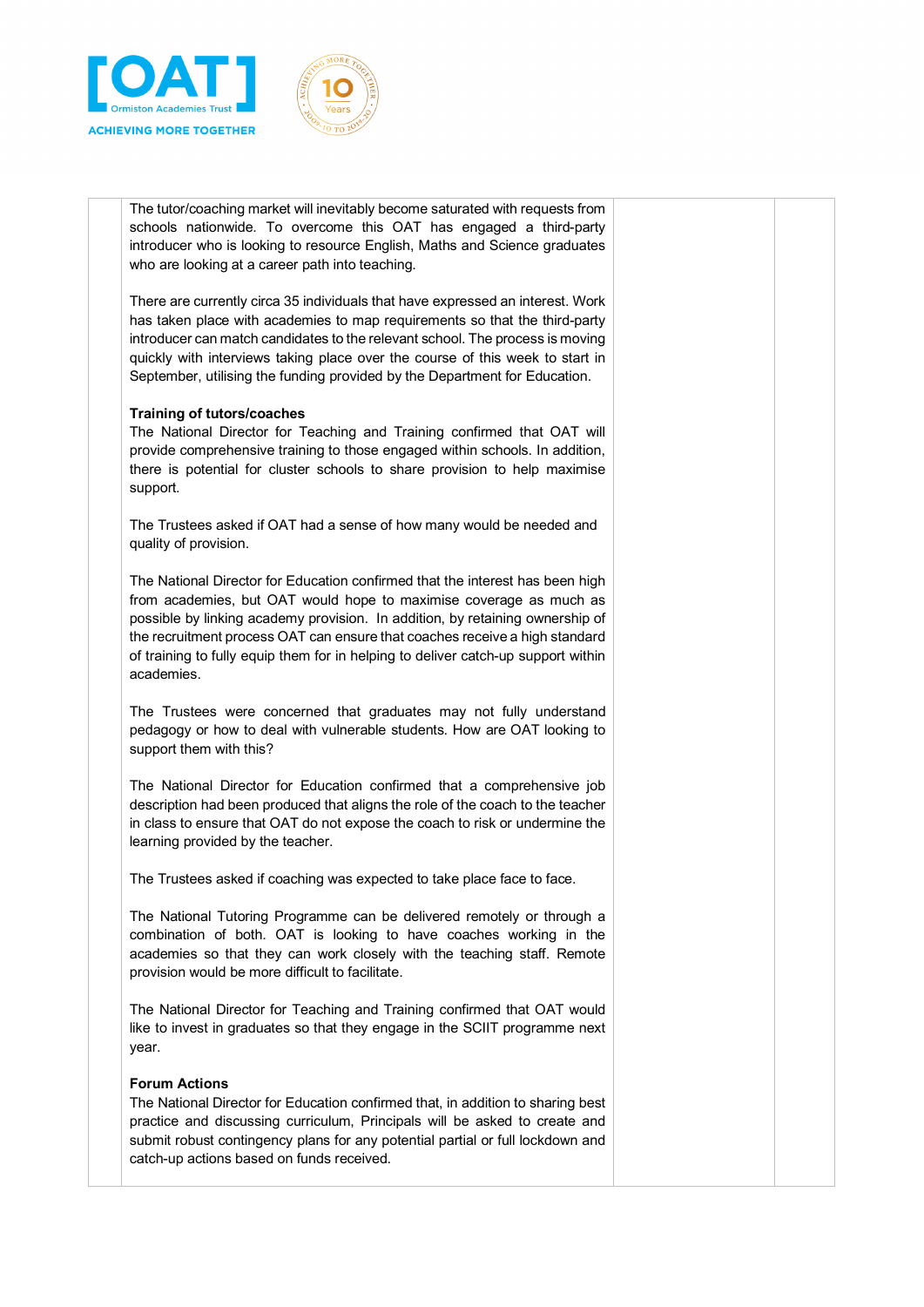



OAT will use Department for Education funds to support the catch-up plans. Most will use this for one or two tutors or coaches, but some may use funds to support summer school or access to technology.

## **Plans for September**

Primary will be relatively straight forward, but we are awaiting guidance from Government in the announcements due later this week and we are aware that this will require some work by academies to cater for social distancing within schools, and potential impact on accessing specialist classrooms.

It is hoped that the guidance will provide clarity on the exams and assessment process, especially for those that require access to specialist equipment such as science, music, arts, and PE. Methods of assessment may need to be reduced or adjusted to cater for lack of access to specialist classrooms or training environments.

The Trustees asked how this would impact on school transport.

Complexities of social distancing were discussed for students travelling to and from school depending on their mode of transport. Staggered starts, finishes, and lunches may prove challenging to facilitate.

OAT is impressed and proud with how academies have reacted to every element of guidance released to ensure that schools continue to teach and support students. This was echoed by the Trustees in the meeting.

The Trustees asked if OAT had a sense of how many teachers may find it difficult to return to work as held within shielding/clinically vulnerable categories.

OAT have a small number of staff that fall within both categories and are working closely with individuals to eliminate concerns to enable a safe return to work. It is important to deal with each case sensitively and OAT are supporting staff with concerns. As an example, staff are invited into work outside of school hours to view the working environment and to walk through a typical day so that they are aware of cleaning routines and student and staff movements. This is to help build confidence.

Trustees asked how staff are coping without a staff room.

Moral is good between staff in academies. Staff may have to share ideas differently but Primary already have several teachers back in school and the systems are working well.

# **iwill / Enrichment**

Trustees asked how Enrichment / iwill will be included.

The National Director of Teaching and Training confirmed that there are a number of enrichment programmes in academies throughout the Trust. OAT is going to be collect case studies from academies with a view to then develop these into a reference list of 'top tips' for next term.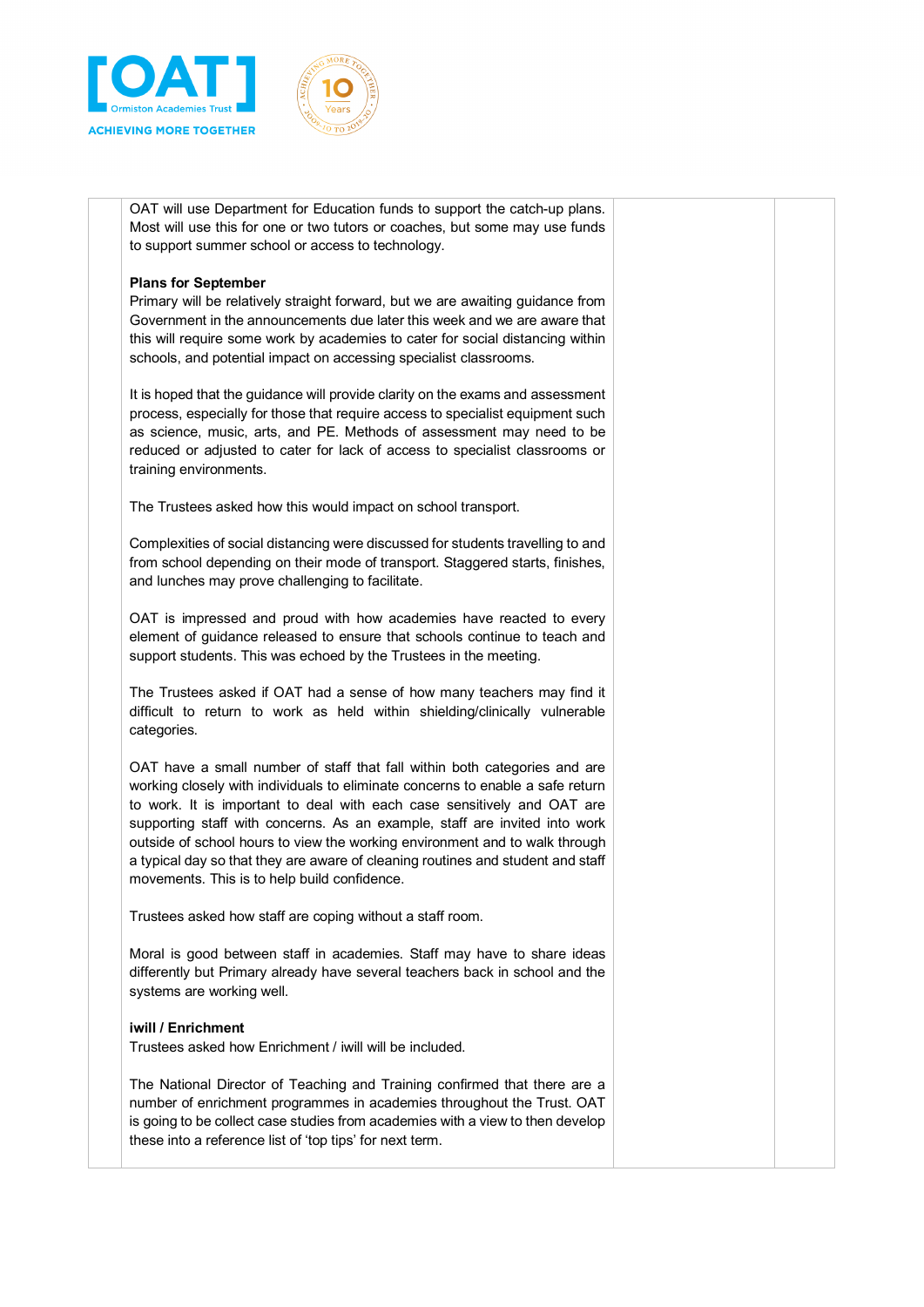